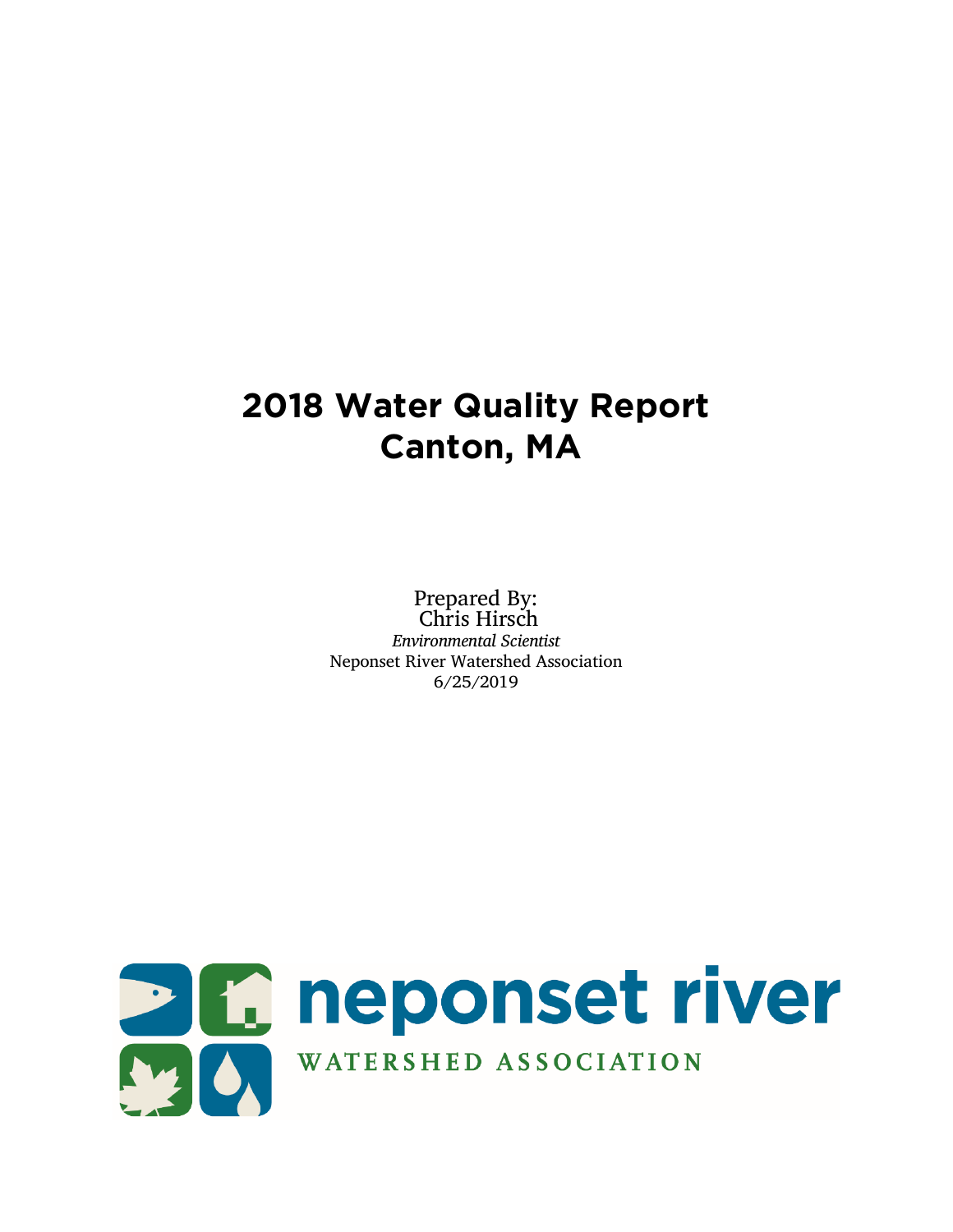#### Introduction:

The Neponset River Watershed Association (NepRWA) has been collecting water quality data in Canton and throughout the Neponset River watershed for 23 years. Samples are collected by volunteers through the Citizen Water Monitoring Network (CWMN) and by NepRWA staff through the Hotspot program.

There are eight permanent CWMN stations within and bordering the town of Canton; two on Pequit Brook, one on Pecunit Brook, one on Ponkapoag brook, one on Beaver Meadow Brook, one on Massapoag Brook, one on the East Branch of the Neponset, and one on the Neponset River. CWMN stations are sampled once per month between May and October. Waterbodies in Canton are tested for *E.coli*, total phosphorus, pH, dissolved oxygen, and temperature. Select sites may also be tested for ortho-phosphate, total nitrogen, ammonia, and chlorophyll a. Hotspots are tested for *E.coli*, ammonia, and surfactants. The parameters discussed are limited to those that are tested at every site.



**Figure 1: CWMN sampling sites within Canton, MA**

Data gathered by CWMN volunteers are used to track the health of the Neponset River and its tributaries, and to locate pollution hotspots for follow-up sampling. Hotspot sampling in Canton has occurred in Pequit, Pecunit, and Ponkapoag Brooks. In each case, the goal of the Hotspot sampling was to locate potential sources of sewage contamination and/or gather more information about low dissolved oxygen issues.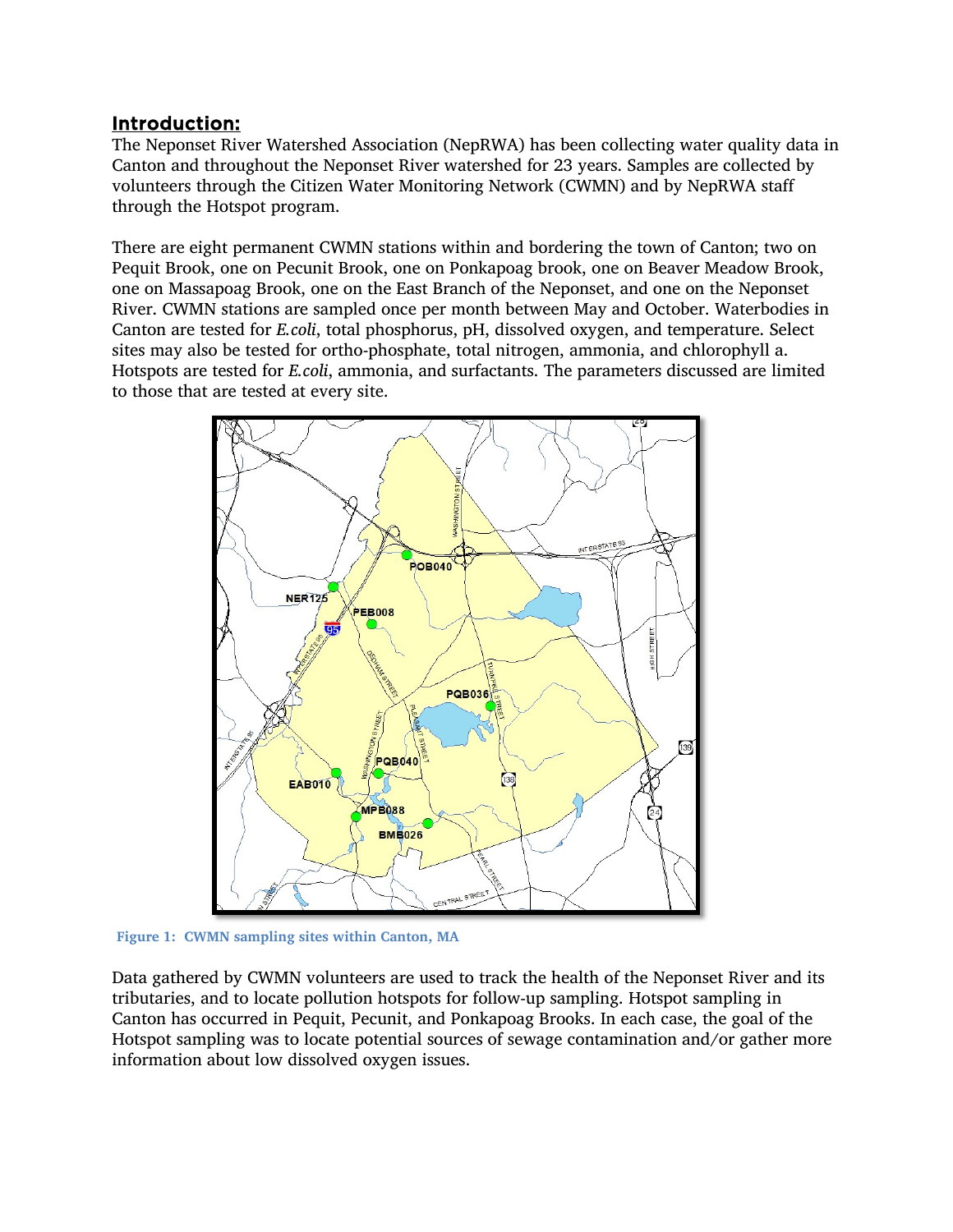This report is intended to provide a summary and interpretation of the results from CWMN 2018 and subsequent Hotspot sampling. The raw water quality data are available upon request

# Canton Water Quality Analysis

# E.coli

*E.coli* bacteria are used to assess a waterbody's suitability for human contact during recreational activities. They are often used as indicators of the presence of other more dangerous pathogens associated with human and animal waste. In Massachusetts there are two criteria for what is considered an acceptable level of *E.coli* within a Class B waterbody. For primary recreation no single sample shall exceed 235 Colony Forming Units (CFU) per 100 ml, and/or the geometric mean of at least 5 samples taken within the same season shall not exceed 126 CFU/100ml. For secondary recreation, the geometric mean of at least 5 samples taken within the same season shall not exceed 630 CFU/100ml.



Figure 2: This Chart depicts the ten year trend of *E.coli* Geometric means of at least five samples in Canton, **Massachusetts.** 

Figure 2 suggests that *E.coli* concentrations have been increasing at all sites in Canton over the past 10 years. Most of the Canton sites had their highest *E.coli* values of the past decade in 2018. None of the sites met the geometric mean criteria for primary contact recreation last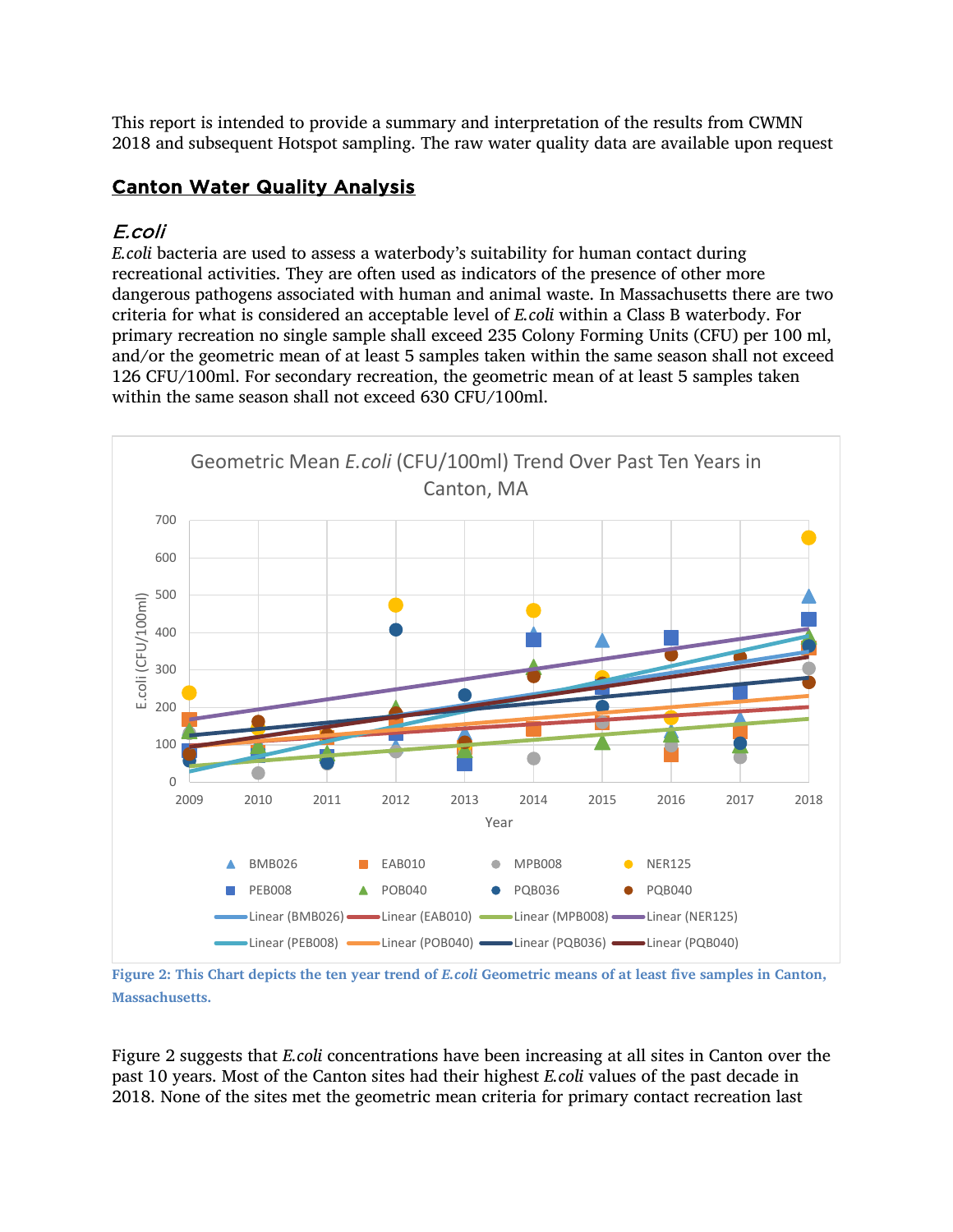year. However, all of the sites except for NER125 met the secondary recreation criteria. It is unclear what caused the *E.coli* concentrations to be so much higher than average in 2018.

| Site ID       | <b>Average Geometric Mean of</b><br>E.coli (CFU/100mL) 2008-2017 | Geometric mean of E.coli<br>concentrations (CFU/100mL) 2018 |
|---------------|------------------------------------------------------------------|-------------------------------------------------------------|
| <b>BMB026</b> | 181                                                              | 498                                                         |
| <b>EAB010</b> | 131                                                              | 359                                                         |
| <b>MPB008</b> | 83                                                               | 305                                                         |
| <b>NER125</b> | 256                                                              | 654                                                         |
| <b>PEB008</b> | 187                                                              | 436                                                         |
| <b>POB040</b> | 138                                                              | 390                                                         |
| <b>PQB036</b> | 158                                                              | 365                                                         |
| <b>POB040</b> | 220                                                              | 267                                                         |

**Table 1: Geometric mean of** *E.coli* **concentrations (MPN/100mL) for at least five samples 2018 vs previous 10 year average**

One possible explanation for the high *E.coli* values in 2018 is that, by chance, there were more wet weather sampling days in 2018 than average. Table 2 below shows a strong positive correlation between *E.coli* concentrations and wet weather. However, it is worth noting that even during dry weather, half of the sites in 2018 had *E.coli* concentrations that were higher than the 10 year average (see Table1).

Illicit discharges of sewage is a possible source of *E.coli* contamination during dry weather. However, hot spot monitoring efforts in Canton did not uncover any illicit discharges. It is critical that we continue to watch these trends closely in order to determine if 2018 was an anomaly or the beginning of an upward trend.

| <b>Site</b>   | <b>Total</b><br><b>Number of</b><br><b>Samples</b><br>2018 | <b>Geometric Mean</b><br>E.coli Conc.<br>(cfu/100ml) | <b>Site</b>   | <b>Total Number</b><br>of Samples<br>2018 | <b>Geometric Mean</b><br>E.coli Conc.<br>(cfu/100ml) |
|---------------|------------------------------------------------------------|------------------------------------------------------|---------------|-------------------------------------------|------------------------------------------------------|
| <b>BMB026</b> |                                                            |                                                      | <b>PEB008</b> |                                           |                                                      |
| Dry           | 3                                                          | 234                                                  | Dry           | 3                                         | 215                                                  |
| Wet           | 3                                                          | 1059                                                 | Wet           | 3                                         | 882                                                  |
| EAB010        |                                                            |                                                      | <b>POB040</b> |                                           |                                                      |
| Dry           | 3                                                          | 96                                                   | Dry           | 3                                         | 159                                                  |
| Wet           | 3                                                          | 1337                                                 | Wet           | 3                                         | 953                                                  |
| <b>MPB008</b> |                                                            |                                                      | <b>PQB036</b> |                                           |                                                      |
| Dry           | 3                                                          | 113                                                  | Dry           | 3                                         | 124                                                  |
| Wet           | 2                                                          | 1359                                                 | Wet           | 3                                         | 1073                                                 |
| <b>NER125</b> |                                                            |                                                      | <b>PQB040</b> |                                           |                                                      |
| Dry           | 3                                                          | 182                                                  | Dry           | 3                                         | 107                                                  |
| Wet           | 2                                                          | 4467                                                 | Wet           | 2                                         | 1055                                                 |

**Table 2:** *E.coli* **concentrations (CFU/100ml) during wet vs dry weather for** *E.coli* **in Canton, MA for 2018**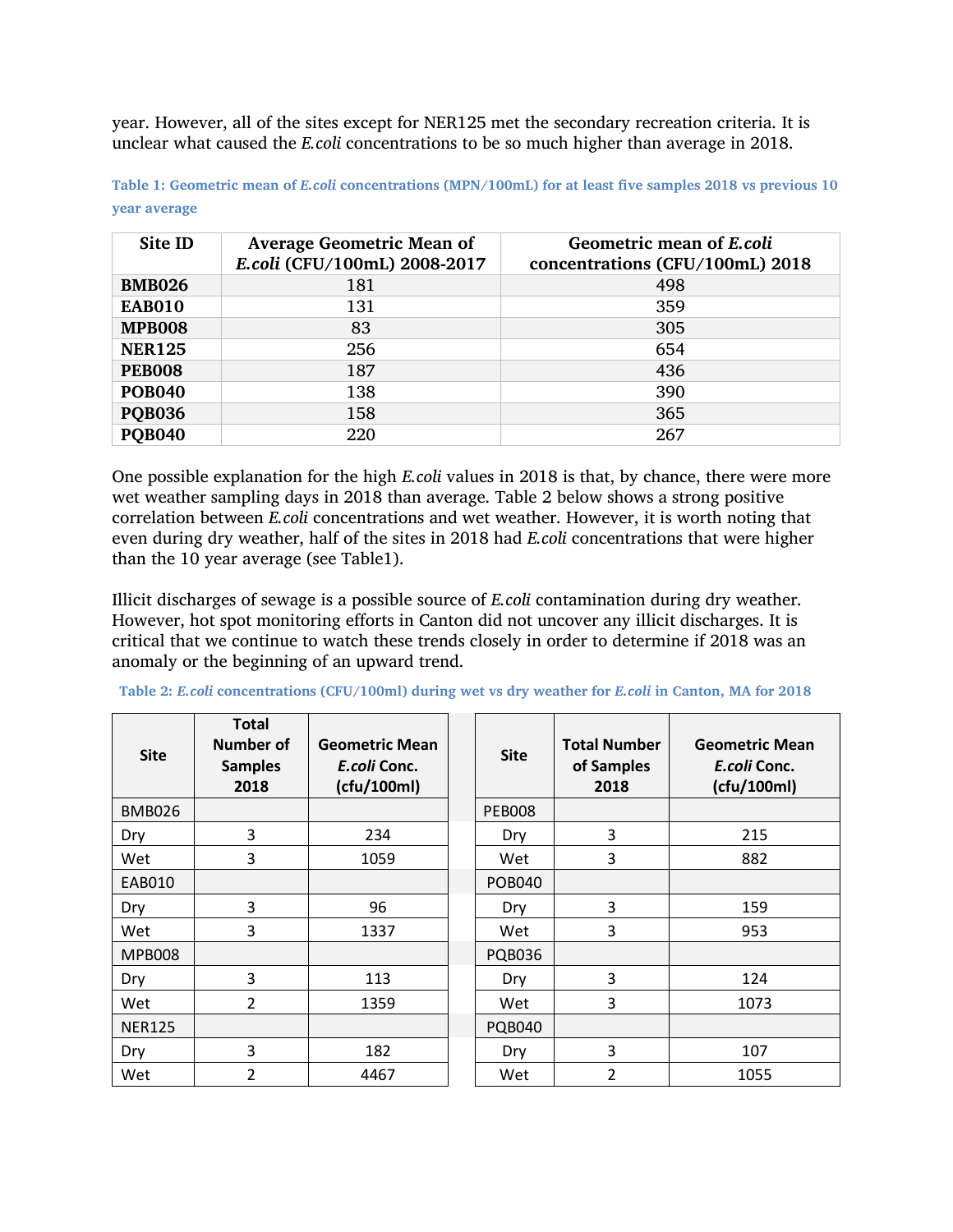Improper disposal of pet waste in the street, lawns, and catch basins is the most common source of *E.coli*. Some is also the result of naturally occurring wildlife waste. Non-structural BMPs that educate citizens about proper pet waste disposal, and regular cleaning of catch basins should help reduce *E.coli* loads. Infiltration BMPs are also highly effective in reducing *E.coli* loading before it reaches a waterbody, and building those types of BMPs should be prioritized when possible.



**Figure 3: This Chart depicts the ten year trend of** *E.coli* **Geometric means of at least five samples in Canton, Massachusetts. Excluding 2018**

When the 2018 results are excluded, it appears that most of the sites in Canton are remaining relatively constant for *E.coli*. Three sites Beaver Meadow Brook at Devoll Field, Pecunit Brook at Elm St, and Pequit Brook at Sherman St appear to have increasing *E.coli* values. Extensive Hot Spot monitoring along Pecunit and Beaver Meadow brooks did not uncover any illicit discharges. Hot Spot monitoring has been scheduled to occur in Pequit brook near the Sherman St site in order to locate a potential cause of the *E.coli* increase. Devoll Field is slated to have stormwater BMPs installed in the summer of 2019. Hopefully they will help to reduce *E.coli* levels at that site.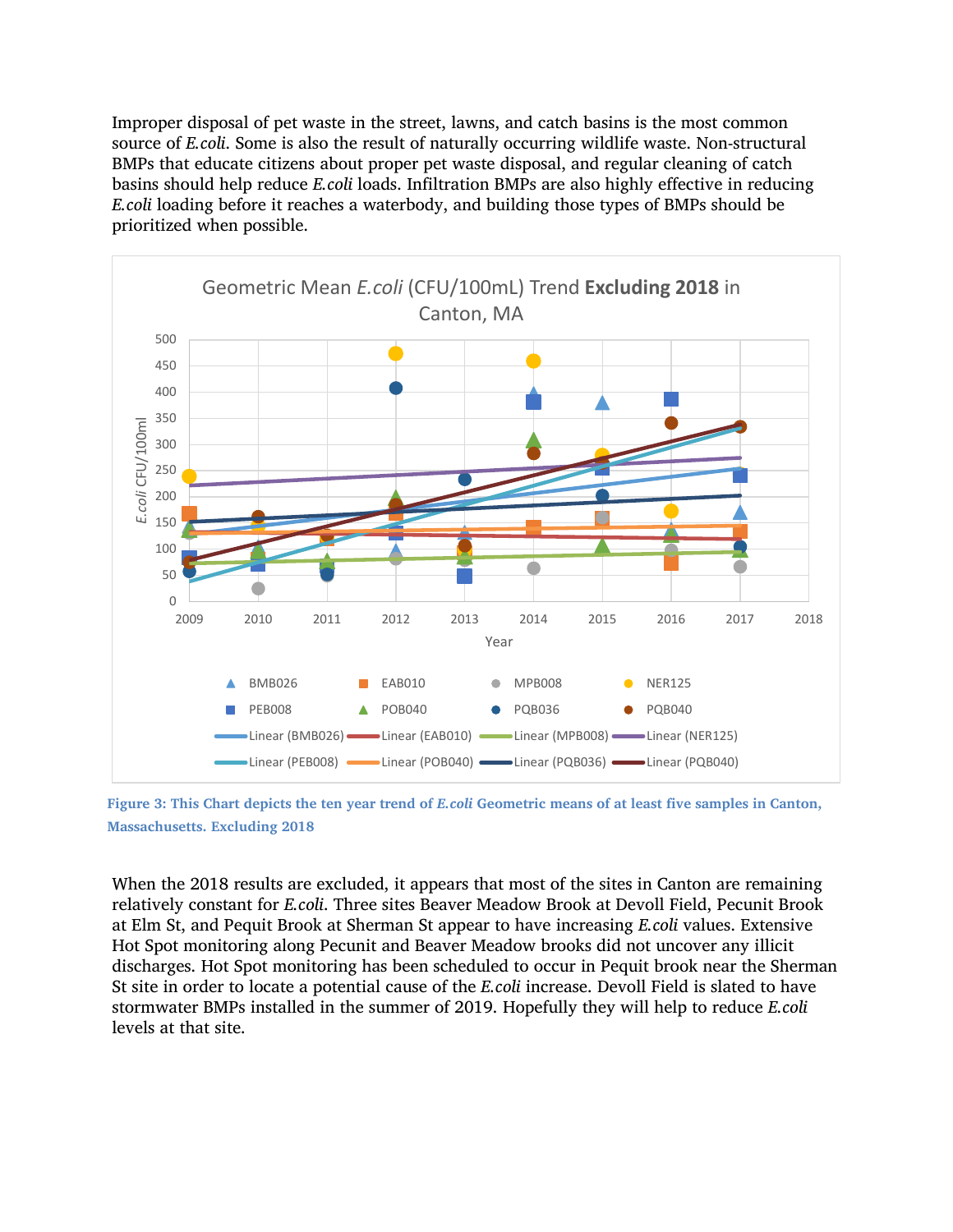### **Phosphorus**

Phosphorus is often the limiting nutrient in freshwater aquatic ecosystems, meaning that the level of available phosphorus in any given waterbody is directly linked to that waterbody's ability to support vegetation. This is important because too much phosphorus can lead to too much vegetation; especially algae which utilize phosphorus suspended in the water column. This process is called eutrophication. Eutrophication can result in crashes of dissolved oxygen (a critical resource required by all aquatic animals), unsightly and strong smelling algal blooms, destruction of important subaquatic plant communities through reduced light penetration, and harmful cyanobacteria blooms that can be lethally toxic to humans and pets.

The state of Massachusetts does not provide numerical phosphorus standards for classification of water quality impairments. Instead MassDEP uses a narrative standard that includes the EPA gold book standard as well as dissolved oxygen problems and recorded presence of algal blooms. For the purpose of this report, we only used the EPA gold book standard to assess the presence of a phosphorus problem since we don't record algae data and phosphorus typically affects dissolved oxygen levels in ponds which we don't sample regularly in Canton. The gold book standards states that Total Phosphorus levels should not exceed 0.025mg/l in ponds and 0.05 mg/l in streams.



**Figure 4: Average Total Phosphorus concentrations (mg/l) during wet, dry, and combined weather in 2018**

Phosphorus loading can come from several sources including stormwater runoff, particularly runoff loaded with sediment or from over-fertilized lawns. Fallen leaves especially those fallen on impervious surfaces, concentrated in gutters, illegally dumped in riparian zones, or collected in catch basins can also contribute to phosphorus loading in stormwater. There are other common sources of phosphorus loading that are not associated with stormwater runoff, including: improperly maintained septic systems, illicit discharges, and internal loading through the release of phosphorus from sediments and dead aquatic plant material.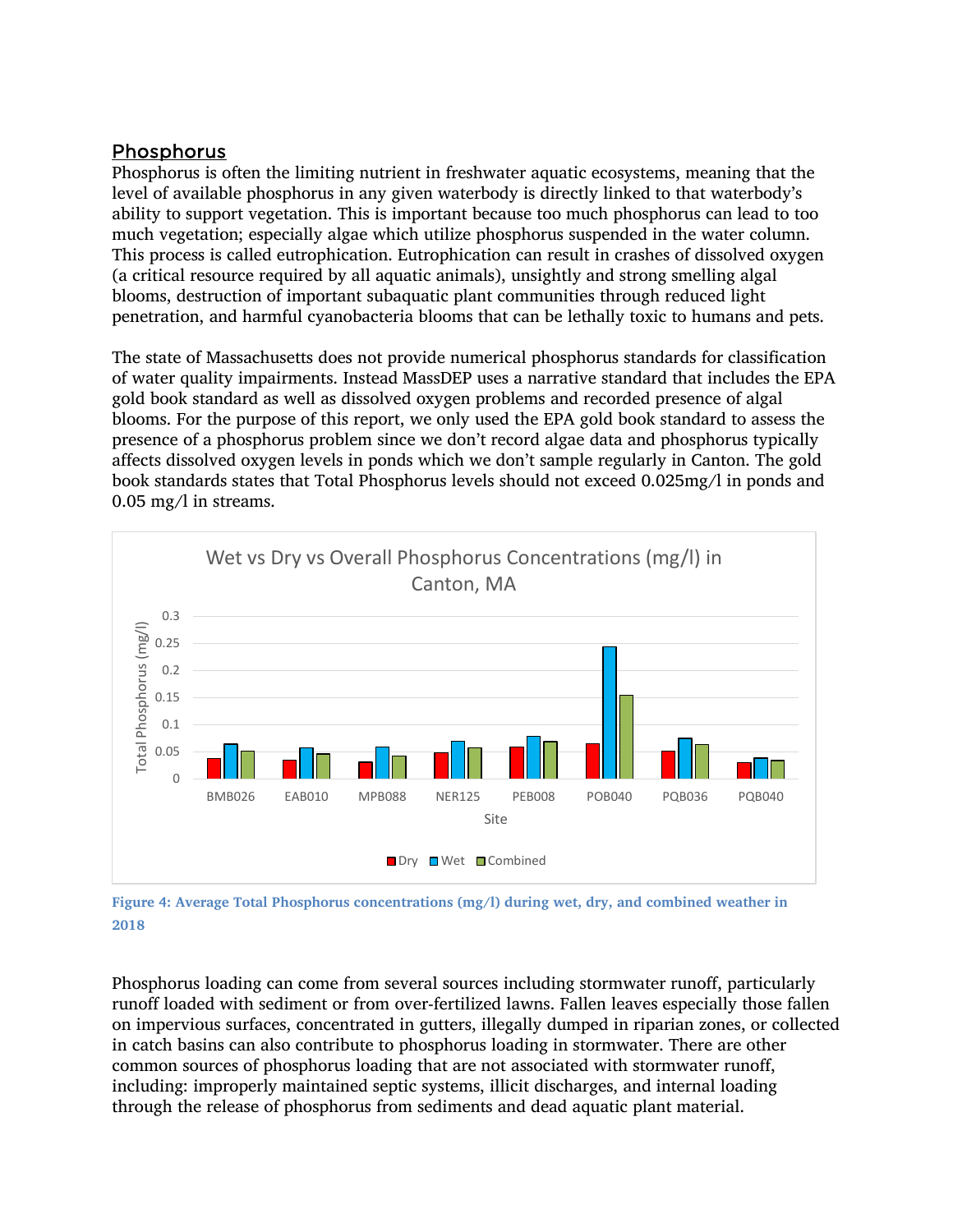It's clear from the data that phosphorus is a problem in some of Canton's waterways. The data in Figure 4 also show that stormwater runoff is affecting some of Canton's waterbodies more than others. Pecunit Brook, Pequit Brook, and Ponkapoag Brook have major phosphorus issues. The two of the worst brooks in terms of phosphorus, Pecunit and Ponkapoag, flow through several golf courses before reaching the sampling site. In some cases the golf course grounds keepers have mowed directly down to the stream bank, arguably a violation of the state's Wetlands Protection Act. Restoring the riparian buffers on the golf courses could help to reduce phosphorus pollution in those streams.

Structural and non-structural BMPs could also help to reduce the concentrations of Phosphorus found locally. Educating residents and business owners about the proper disposal of yard waste, proper use of fertilizers, and keeping gutters clean will help address this issue. Other non-structural BMPs such as street vacuuming and regular catch basin cleaning will also help. Finally, structural BMP's that collect and filter out phosphorus before it reaches a water body will have a large positive impact on water quality.

#### pH

pH is a measure of how acidic or basic something is. The pH of a waterbody is an important factor of habitat quality for aquatic life since water that is too acidic or too basic can be toxic. The pH of a waterbody also influences the behavior of nutrients, determining whether they will be made unavailable by bonding to free carbon in sediments or made available by being released from such bonds. The state of Massachusetts determined that the healthy range of pH for waterbodies in the state is 6.5-8.3.

| Site ID       | Dry Weather pH | Wet Weather pH | Combined pH |
|---------------|----------------|----------------|-------------|
| <b>BMB026</b> | 6.75           | 6.97           | 6.86        |
| <b>EAB010</b> | 6.92           | 7.26           | 7.09        |
| <b>MPB088</b> | 7.7            | 8.28           | 7.99        |
| <b>NER125</b> | 6.91           | 6.91           | 6.91        |
| <b>PEB008</b> | 6.95           | 6.80           | 6.88        |
| <b>POB040</b> | 6.69           | 6.83           | 6.76        |
| <b>PQB036</b> | 6.48           | 6.58           | 6.53        |
| <b>POB040</b> | 6.53           | 7.17           | 6.85        |

#### **Table 4: Average pH values during dry, wet, and combined weather in 2018**

The data in table 4 suggest that pH is consistently within a healthy range in Canton with the exception of the upper site on Pequit Brook. This site regularly dries up in the summer and becomes slow and stagnant. pH is often influenced by bedrock characteristics, groundwater seepage, acid rain, or heavy loading of tannin rich leaves/needles. One or more of these factors in conjunction with the stagnation of the water may be driving the pH issues seen in upper Pequit Brook.